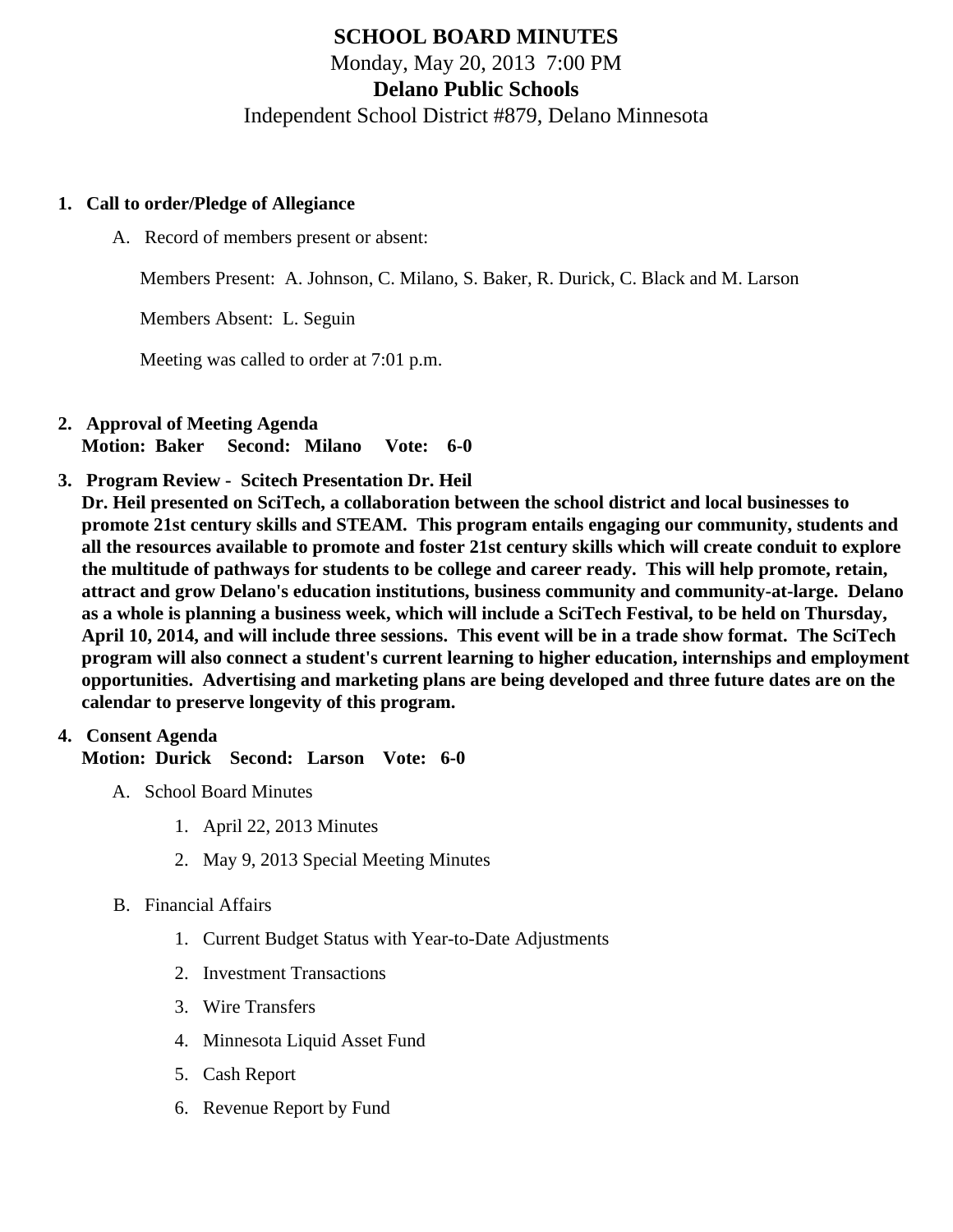- 7. [Expense Report by Fu](/docs/district/Business_Office/SCHOOL_BOARD_REPORTS_-_EXP_BY_FUND_TOTAL__(Date__6_2013).pdf)nd
- 8. [Expense Report by Progra](/docs/district/Business_Office/SCHOOL_BOARD_REPORTS_-_EXPENDITURES_BY_PROGRAM__(Date__6_2013).pdf)m
- 9. [Expense Report by Obje](/docs/district/Business_Office/SCHOOL_BOARD_REPORTS_-_EXPENDITURES_BY_OBJECT__(Date__6_2013).pdf)ct
- 10. [List of Bills Presented for Payme](/docs/district/Business_Office/Detail_of_Monthly_Bills_Paid.pdf)nt
- 5. [Resolution for Acceptance of Gifts](/docs/district/Business_Office/Resolution_for_Acceptance_of_Gifts_5.20.13.pdf) A. Johnson reported on all gifts listed in resolution. Motion: Baker Second: Johnson Vote: 6-0

# 6. Personnel Matters:

- Motion: Larson Second: Durick Vote: 6-0
	- A. Retirements/Resignations/Terminations
		- 1. Gerald Litfin, DMS Physical Ed, resignation effective 06-06-13.
		- 2. Mark Nelson, DMS Part-time Vocal Music, resignation effective 06-06-13.
		- 3. Kristine Zeller, DHS Special Education Paraprofessional, resignation effective 06-05-13.
		- 4. Seth Potter, DMS Jr. High Boys Soccer Coach, resignation effective 04-29-13.
	- B. Recommendations for Employment
		- 1. Crista Wadholm, DES Health Office Professional, effective 04-23-13. Replaces Mary Zelko who resigned.
		- 2. Danielle Anastasia, Community Ed TKC Student Aide, effective 05-07-13. New position.
		- 3. Colette Bersie, Community Ed TKC Student Aide, effective 06-04-13. Replaces Katie Lofrano who will remain on the sub list.
		- 4. McKay Elwood, Community Ed TKC Aide, effective 05-06-13. New position.
		- 5. Kate Hansen, Community Ed TKC Student Aide, effective 06-03-13. Replaces Lisa Lofrano who will remain on the sub list.
		- 6. Kaarina Eskola, Community Ed Gymnastics Student Aide, effective 04-01-13. New position due to program growth.
		- 7. Cassie Moe, Community Ed Gymnastics Student Aide, effective 04-01-13. New position due to program growth.
		- 8. DES/DMS Targeted Services Summer Program Teachers: Troy Bergmann, Kiz Gorham, Ashlee Hunter, Rachel Kunde, Teresa Langton, Lynda Sohns, Molly Stern, Charlene Warne and Julie Williams. Paraprofessionals include Barb Kenison and Nancy Heding. The program will be in session 07-08-13 through 08-08-13, 3.5 hours per day for a total of 20 days.
		- 9. Sarah Beck, DES Grade 1, effective 08-27-13. New position.
		- 10. William Breeden, DHS Mathematics, effective 08-27-13. Replaces Caroline McCoy who was on family leave and has resigned.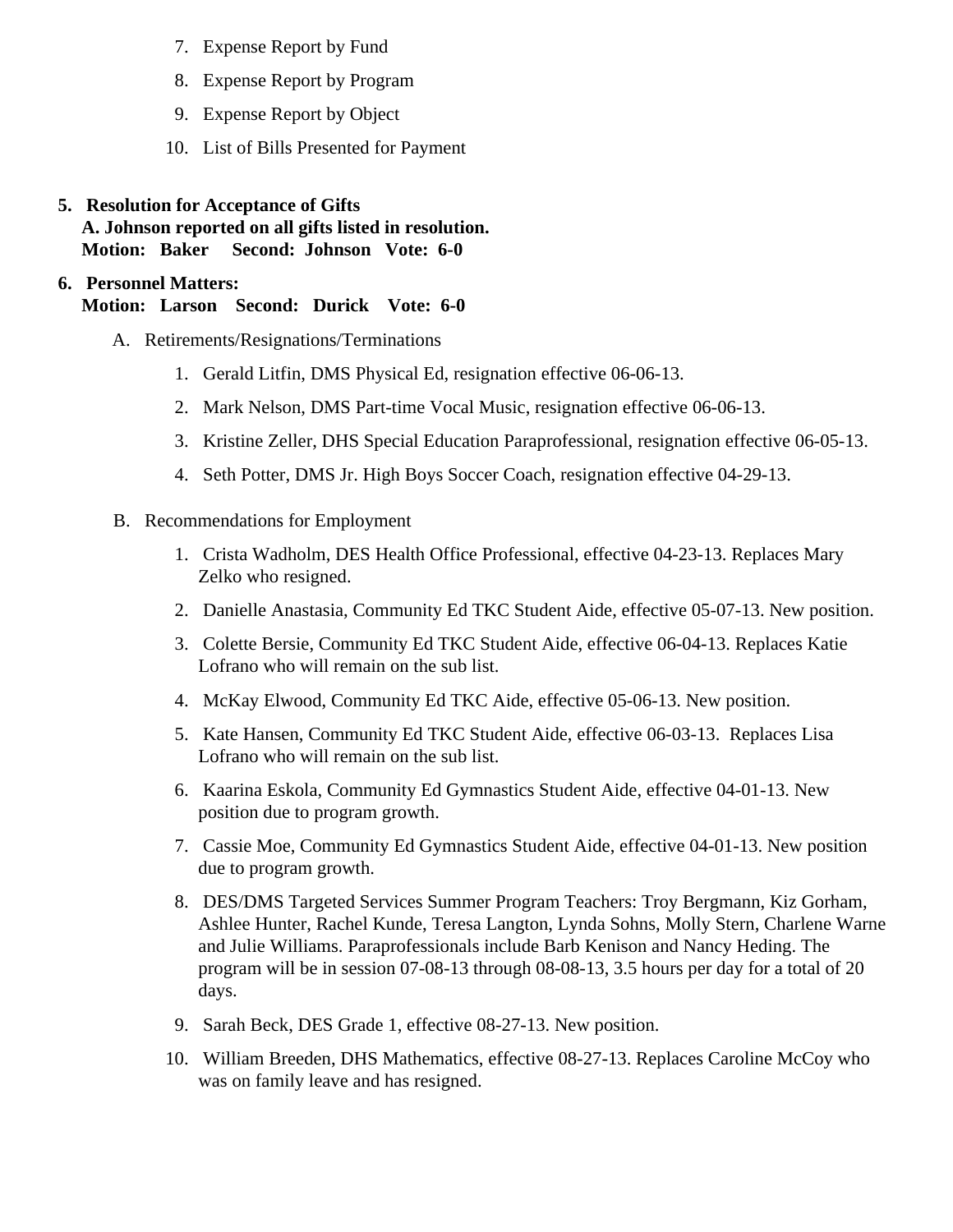- 11. Andrew Fredericksen, DMS/DHS Special Education, DCD, effective 08-27-13. New position.
- 12. Megan Halbleib, DHS Economics/Social Studies, effective 08-27-13. Replaces Sarah Rude who was on a one year only contract.
- 13. Julie Nielsen, DMS Grade 6, effective 08-27-013. New position.
- 14. Mackenzie Narins, DMS Special Education Teacher, effective 08-27-13. Replaces Natasha Goudy who resigned.
- 15. Maria Vejdani, DHS Vocal Music, effective 08-27-13. Was a one year only contract, rehired for 2013-14.
- 16. Jessica Benker, QComp Advisor and Lead Peer Coach, effective for the 2013 2014 school year.
- C. Contract Changes/Approvals
	- 1. 2013 2015 Labor Agreement between Delano Public Schools and the Food Service Director, Kris Larson.
	- 2. Memorandum of Understanding between Jane Larter, District-wide and High School Nurse and Delano Schools adding 60 hours for performing additional duties beyond 181 day contract for 2013-14.
	- 3. Sandra Meyerson, DES Music, changing from .87 FTE to 1.0 FTE, effective 08-27-13.
	- 4. 2013-14 Agreement between Delano Public Schools and Merrill Pavlovich, Head Football Coach.
- D. Leaves of Absence
	- 1. Lindsey Stotts, Community Ed Preschool Teacher requesting family leave beginning approximately 09-14-13 through 10-25-13.

#### **7. Public Comment: School patrons are given the opportunity to address the school board regarding items that are not on the agenda. All patrons will be asked to state their name and address for the record.**

#### **8. Administrative Reports**

A. Superintendent

M. Schoen reported that the district has completed strategic planning sessions with teachers, classified employees and the community. The Delano Public Schools Cabinet and Board will hold a special meeting on Thursday, June 6, to look at the results from all groups to determine a 5-year plan for the district. Board action on the strategic plan will be in June or July. M. Schoen also gave a legislative update concerning education funding. There will be a 1.5% basic formula increase over the next two years. All-day kindergarden will be funded through the state beginning in 2014-15. Delano Public Schools has to offer all-day kindergarten to obtain funding from the state. Funding for all-day kindergarten will go from .61 to 1. Pupil weighting for grades 1-12 will be adjusted as well.

- B. Principals:
	- 1. Ms. Klinkner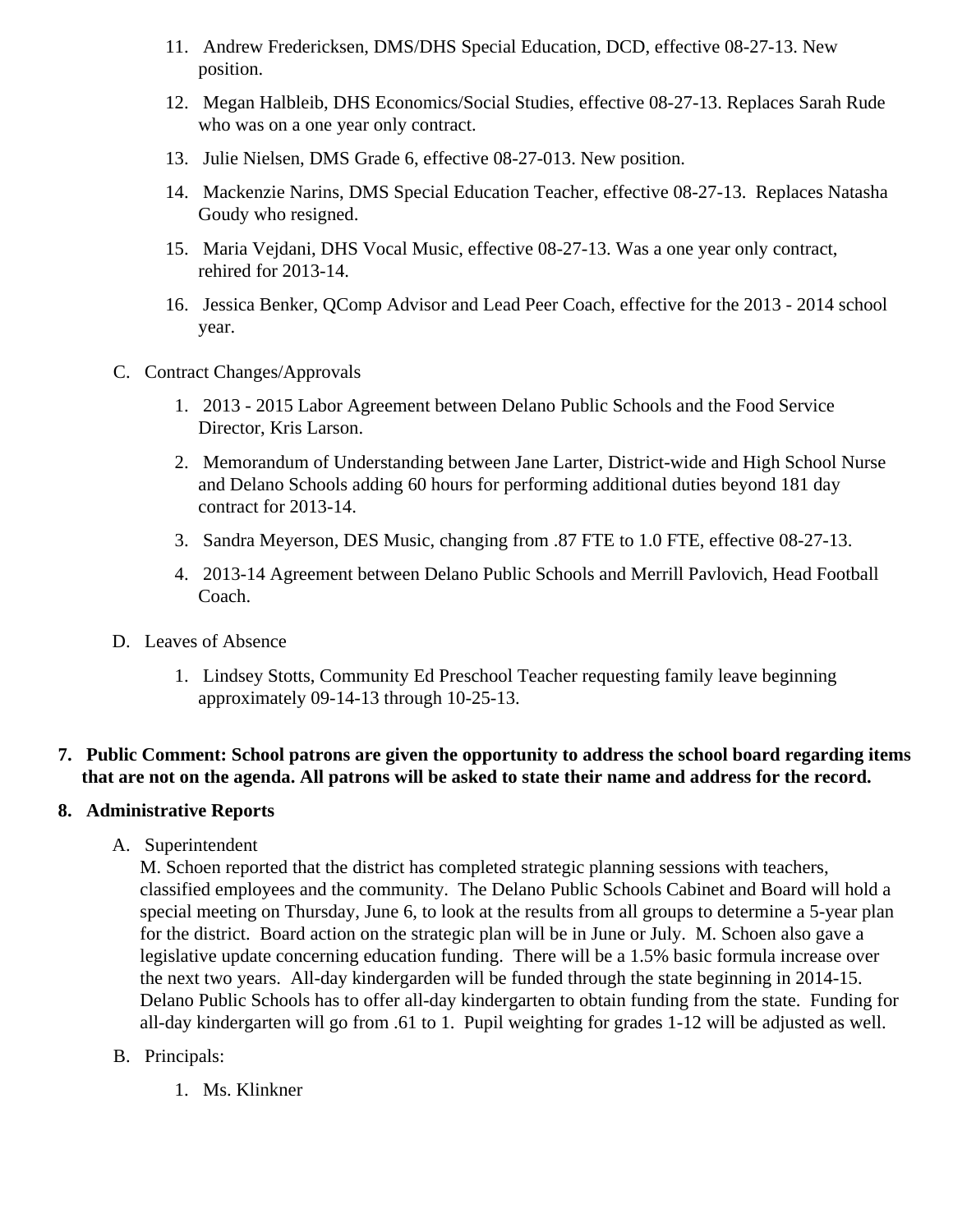Ms. Klinkner reported that Exploratory Day has been moved. She also stated that there will be more academic options for students in 7th and 8th grade that do not want to take either choir or band. In the past, general music was the only alternate choice. GTT training will be provided for Tori Spanier and Rick Haley this summer for two of the new classes that will be offered. Future scheduling options are being discussed in the middle school, and research is being done internally to find the best scheduling solution, because the latest scheduling research was done in 1996. DMS is embarking on their own strategic planning process to improve the middle shcool in areas where it is needed. R. Klinkner also reported that due to large numbers, 5th and 6th grade band will be split into two ensembles for the 2013-14 school year.

2. Dr. Heil

Dr. Heil reported that art instructor Ray Cordes will attend AP art training this summer. He also stated that MCA testing is complete. May 20-26 is Cancer Awareness Week at DHS, in support of cancer research and local Relay for Life efforts. Hiring for the 2013-14 school year is complete. Dr. Heil stated that Friday, May 24, is Spring Fling Day for the students and a senior breakfast will also be held. In addition, the senior editors of the Yearbook won a National Yearbook Program of Excellence Award sponsored by Jostens. Spring sports are still being rescheduled due to weather conflicts. Dr. Heil also reported on the Delano Middle School auditorium renovation that is being organized by a private group of parents and staff. This project will be financially funded through Delano Partners in Education. The next meeting to discuss this project is Monday, June 10.

3. Mr. Schuler

Mr. Schuler reported that the strategic planning process was completed at the elementary school. The 1st and 2nd grade music concerts will be held in the next two weeks. On Friday, May 24, Grandparent's Day will be held for first graders and school board member Sarah Baker will give a tour of the school to all who attend. Mr. Schuler reported that the testing season is complete at DES and the hiring process for the 2013-14 school year is nearing completion. In addition, DES is holding a fun run after school on Wednesday, May 22, for those students who would like to participate. This event will wrap up the Healthy Delano Initiative for this school year.

## C. Business Manager

Ms. Reeder was absent.

# D. [Community Education Direct](/docs/district/Business_Office/School_Board_report_2013_May.pdf)or

Ms. Johnson reported that the summer CE brochure was mailed on April 25, registration is open fo all summer programs, and registration is open for fall TKC registration. She also shared that the ECFE summer session began the week of May 1 and the end of the year picnic for ECFE students and parents was held on May 14. In addition, the staff of Wee Tiger Preschool just completed a sit visit to Elk River School Readiness/Preschool program to learn how the Creative Curriculum and the GOLD Assessment process have been implemented at their school and there are still openings at Tiger Preschool for the 2013-14 school year. Wee Tiger Preschool was also selected to serve as comparison school for an evaluation of the MN Reading Corps pre-k program next year. 143 Early Childhood Health and Developmental Screenings were completed this year and they had a signific number of medical and ECSE referrals. YAR held their annual highway clean-up on May 15, and granted money to four service projects in the past month. Destination ImagiNation has 4 out of 10 teams travelling to Knoxville, Tennessee for Global Finals. Ms. Johnson also reported that Tiger Activity Center summer hours begin on June 10.

9. Board Reports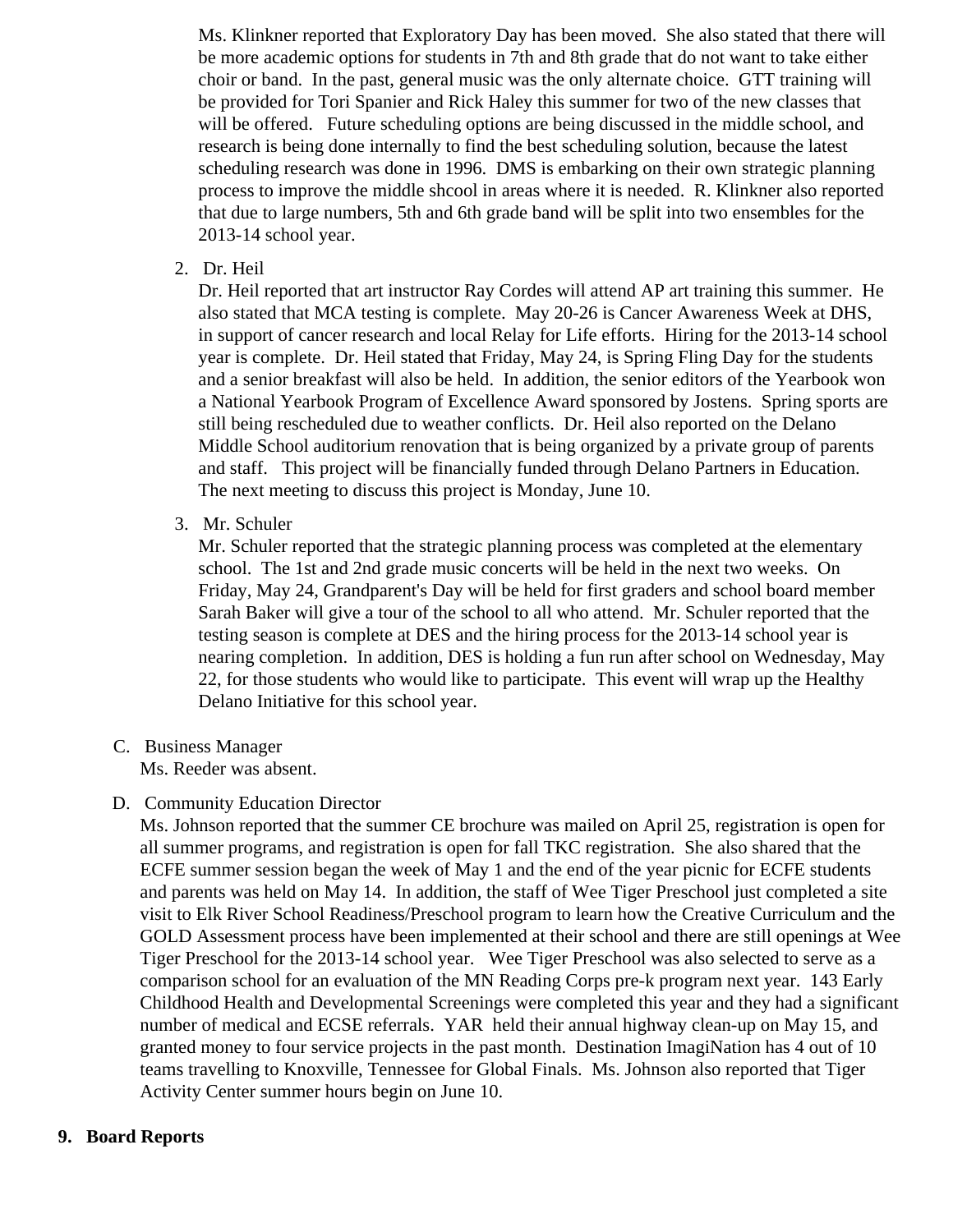#### A. MAWSECO

A. Johnson reported that the committee met on April 23 and talked through the Federal Proportionate Share Program. The group then talked through the Infinitec program and how it adapts curriculum to students with special needs. It was decided to adopt the Infinitec program for another year. The group discussed the TREK program and decided to wait to expand until they have the right staffing and space needs fulfilled.

B. Wright Technical Center

R. Durick reported that they reviewed financials and WTC is in a good financial position. The new WTC director was introduced and the group discussed the services they provide, costs incurred, and the pros and cons of these items. R. Durick also stated that they discussed principal evaluations.

- C. Curriculum Advisory Council L Seguin did not report - absent.
- D. Schools for Equity in Education (SEE) C. Milano reported that there was no meeting. She added that the SEE group had drafted a legislative platform for 2013 and three out of the four items were addressed and there has been progress in the SEE initiative at the state level.
- E. Delano Area Sports Arena (DASA) M. Larson reported that DASA meeting was rescheduled for May 29.
- F. Safe Schools There was no report for Safe Schools.
- G. Staff Development C. Milano reported that there is a meeting on May 21.
- H. Activities Advisory Council

C. Black reported that the group heard from Boys Tennis Coach, Jake Olson, and they were moving forward to make Boys Tennis a varsity sport. This effort has been in the process for eight years. The board will discuss at the work session in June and take action in either June or July. Boys Tennis would be handled and run like LaCrosse, with no cost to the district. Mr. Black discussed Wright County Conference (WCC) changes and on Wednesday, May 27, Dr. Heil and Mr. Lindquist will be attending a meeting to discuss the WCC issues. Community Education has chosen new scheduling software that will improve the scheduling process. He also shared information about the Delano Middle School auditorium renovation project and said there is a lot of momentum moving forward.

## **10. Old Business**

#### **11. New Business**

A. 2nd Sheet of Ice Initiative This item was postponed definitely until the June 6 special meeting.

#### **Motion: Milano Second: Baker Vote: 6-0**

B. Conduct hearing to maintain College in the Schools (CIS) fee. M. Schoen recommended that we maintain the fees indefinitely. The fees will continue to reflect those that qualify for free and reduced meals as well.

## **Motion: C. Milano Second: C. Black Vote: 6-0**